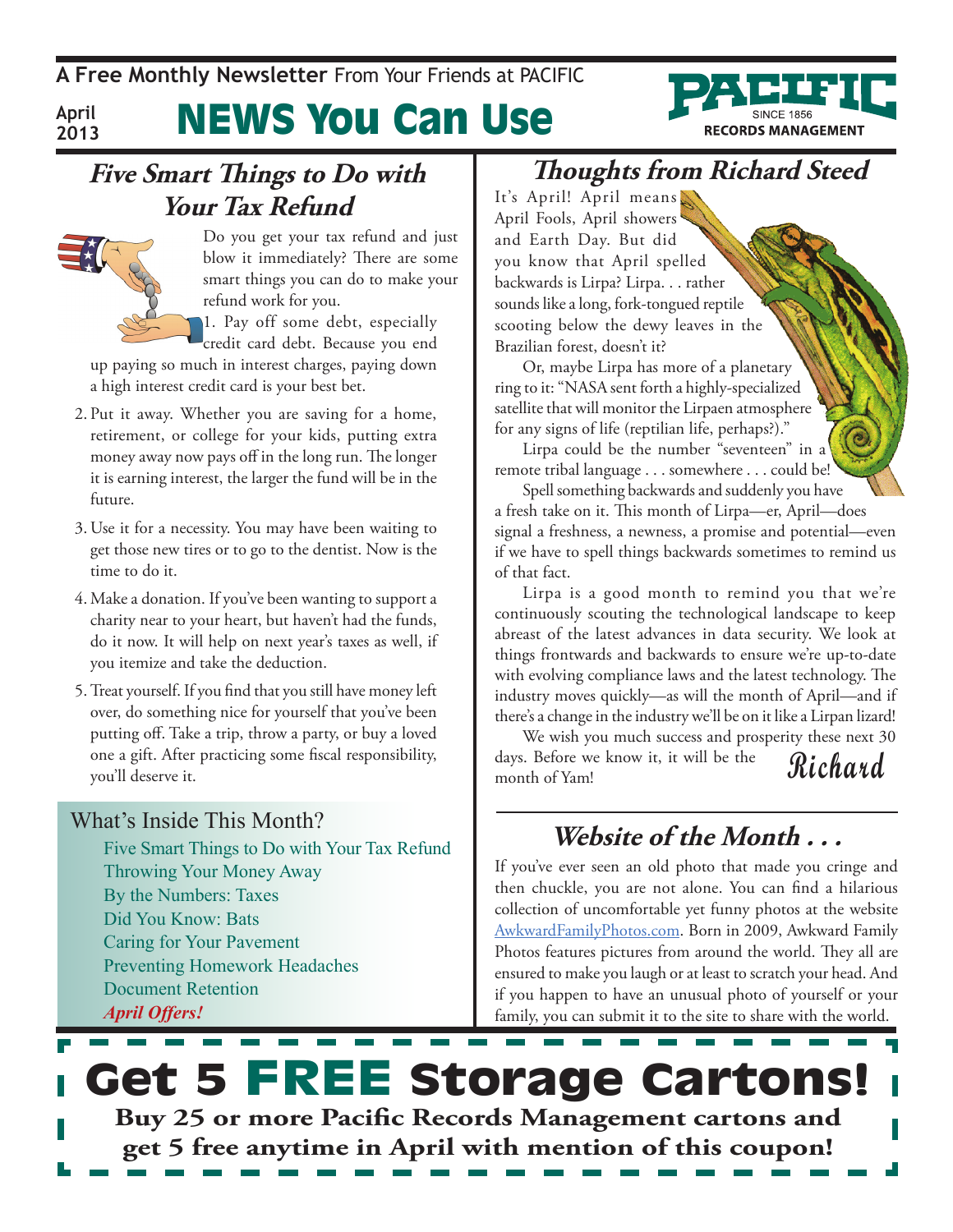### **Throwing Your Money Away: April Holidays and Events Three Ways to Be Smarter With Your Money**

Even with good budgeting and an attention to where your money goes, you might be surprised to find out how much money you waste. Consider these three ways to keep from throwing your money away.

### **1. Wasting Food**

According to the National Resources Defense Council, the average American family throws out about \$2,300 worth of food each year. This represents a large chunk of a family's food budget. To keep this waste down, try to only buy in fresh food what your family will eat in the next few days. You are able to eat food past the "sell by" and "use by" dates. These are manufacturers' suggestions, but you can use your own discretion to judge if your food is still edible. If you have food about to go bad, freeze it immediately for later use.

### **2. Wasting Health-Care Money**

Whenever you have a choice, take a look at the cost of your health care. Try to stay in network to reduce your out of pocket costs. Take advantage of free or low-cost screenings, immunizations, and check-ups. Switch to generic drugs to reduce your prescription costs. Finally, ask your employer if you are eligible for a flexible spending account, which lets you save on taxes while paying your health care bills.

### **3. Wasting Money on Interest**

One of the biggest ways to waste your money is to get into debt. Paying for something with a credit card or a loan always means that you will pay more for that item, unless you are paying off your bill in full each month. Interest does you no good—it just increases the cost of the things you buy. Be honest with yourself and ask if you can wait to save up for what you intend to buy instead of buying it now and paying for it later.

### **By the Numbers: Taxes**

Americans hire over one million accountants each year for tax help.

- The number of pages in the tax code has increased 16,775 percent in the past century.
- The error rate for a paper return is 21 percent, while the error rate for an e-file return is only half a percent.
- New York City has the highest corporate income tax in the world.
- A \$100,000 earner takes home 10 percent less in New York City than in Texas.

*Source: IRS*

1 April Fools Day 1-7 Laugh at Work Week 2 Reconciliation Day 3 Paraprofessional Appreciation Day 4 National D.A.R.E Day 5 National Deep Dish Pizza Day 6 Drowsy Driver Awareness Day 7 World Health Day 8-14 Bat Appreciation Week 9 National Former Prisoner of War Recognition Day 10 National Equal Pay Day 11 Barbershop Quartet Day 12 Walk on Your Wild Side Day 13 Thomas Jefferson Day 14 International Moment of Laughter Day 14-20 National Library Week 15 Income Tax pay Day 16 National Stress Awareness Day 17 National Haiku Poetry Day 18 Support Teen Literature Day 18-23 Consumer Awareness Week 20 Spring Astronomy Day 21 Kindergarten Day 21-27 National Volunteer Week 22 Earth Day 23 World Book and Copyright Day 24 Administrative Professionals Day 25 Malaria Awareness Day 26 National Arbor Day 27 National Go Birding Day 28 Workers Memorial Day 30 National Honesty Day *April is also . . .* Alcohol Awareness Month Cancer Control Month Car Care Month Defeat Diabetes Month International Customer Loyalty Month National Child Abuse Prevention Month National Occupational Therapy Month National Poetry Month Prevention of Animal Cruelty Month Stress Awareness Month Workplace Conflict Awareness Month National Donate Life Month National Humor Month National Knuckles Down Month

National Landscape Architecture Month

The material contained in this newsletter is for informational purposes only and is based upon sources believed to be reliable and authoritative; however, it has not been independently verified by us. This newsletter should not be construed as offering professional advice. For guidance on a specific matter, please consult a qualified professional.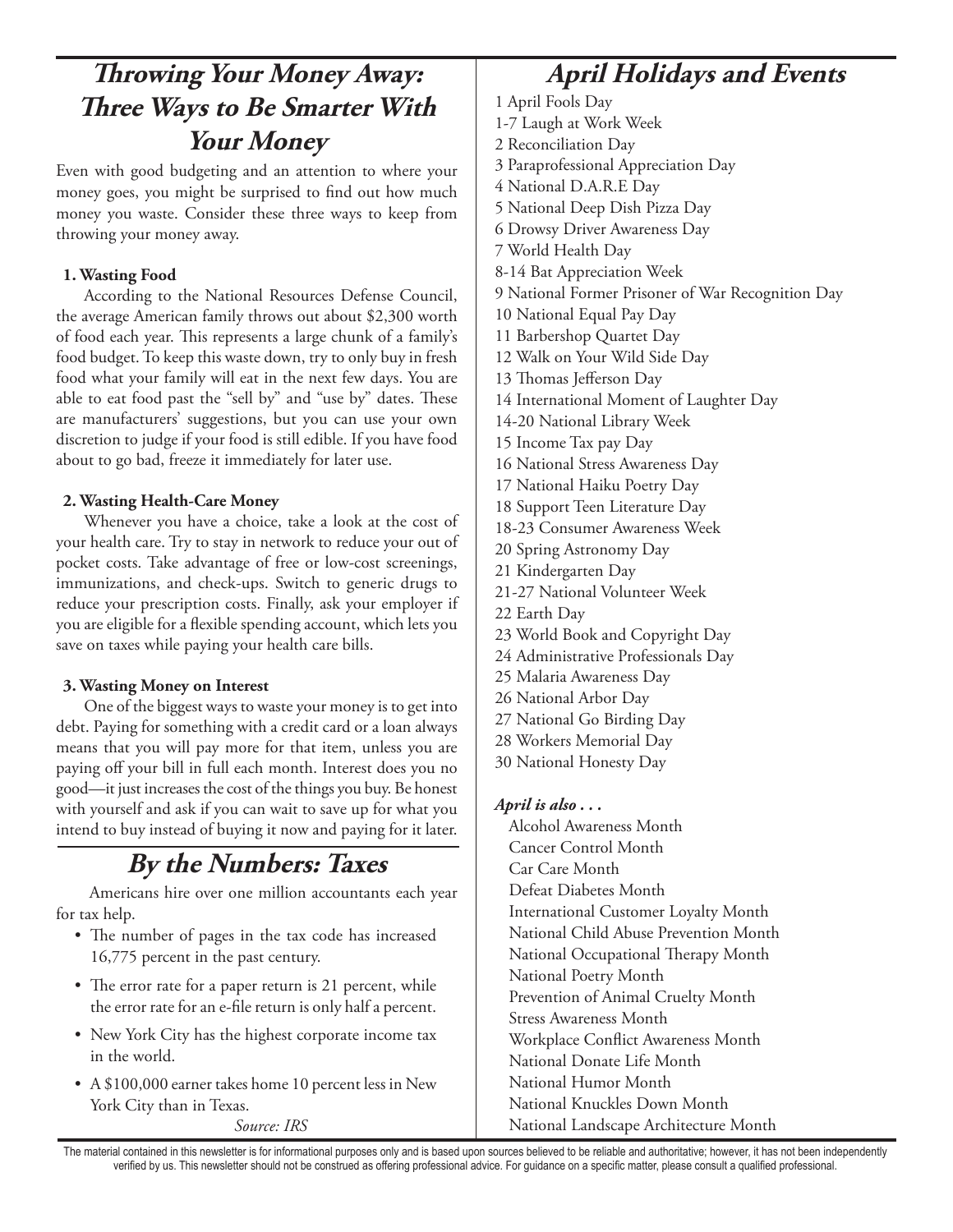### **Did You Know: Bats**

April 8-14 is Bat Appreciation Week!

- Bats can reach speeds of up to 60 mph when flying.
- The world's largest bat is the Flying Fox which lives in Indonesia. It has a wingspan of six feet.
- The world's smallest bat is the Bumblebee bat which lives in Thailand. It is smaller than a thumbnail and weighs less than a penny.
- There are over 1,100 species of bats worldwide. Forty of them live in the United States.
- • Bats make up one-quarter of the world's mammal population.
- Tiny woolly bats in West Africa live in the large webs of colonial spiders.
- There are three species of vampire bats, which live off the blood of animals. There are no vampire bats in the United States.

## **Have A Question For Us?**

We love to hear from all our good friends and clients who enjoy reading our monthly newsletter. If you have a question

related to off-site document storage, shredding, media vaulting, or document imaging, please feel free to give us a call or send us an email.

**(888) 893-6054 or info@pacific-records.com**

### **Do You Want To Win A \$25 VISA Gift Card?**



Each month we'll give you a new challenge of some type. All those who reply with a correct answer are eligible to win. At the end of the month we'll draw a lucky name.

Here is this month's challenge:

A woman is in a hardware store buying something for her house. 1 costs \$.50; 12 costs \$1.00; 122 costs \$1.50. What's she buying?

**Last Month's Answer to:** *It's black when it falls from the sack, red before you are fed, and gray at the end of the day.*

**Last month's Winner: Margaret Reedy Mayol & Barringer CHARCOAL**

Email your answer to **info@pacific-records.com**

## **Bumper Sticker Humor**

- Nothing is impossible to the person that doesn't have to do it.
- Time is what keeps everything from happening at once.
- I used to be indecisive, but now I'm not so sure.
- If at first you don't succeed, skydiving isn't for you.
- My doctor says I have a multiple personality, but we don't agree with that.

**April Service Awards** Celebrating Pacific Employee Anniversaries **10 Years**  Jerry Pineda

> **6 years**  Sanjay "Jay" Prasad

> > **6 years**  Tony Douglas

**Keep on sowing your seed, for you never know which will grow perhaps it all will. – Albert Einstein**



# 3 months FREE secure Destruction service

*Get 3 months of free Secure Destruction service when you sign up for a new Secure Destruction account with a one-year agreement. Just mention this coupon! Email info@pacific-records.com for more information.*